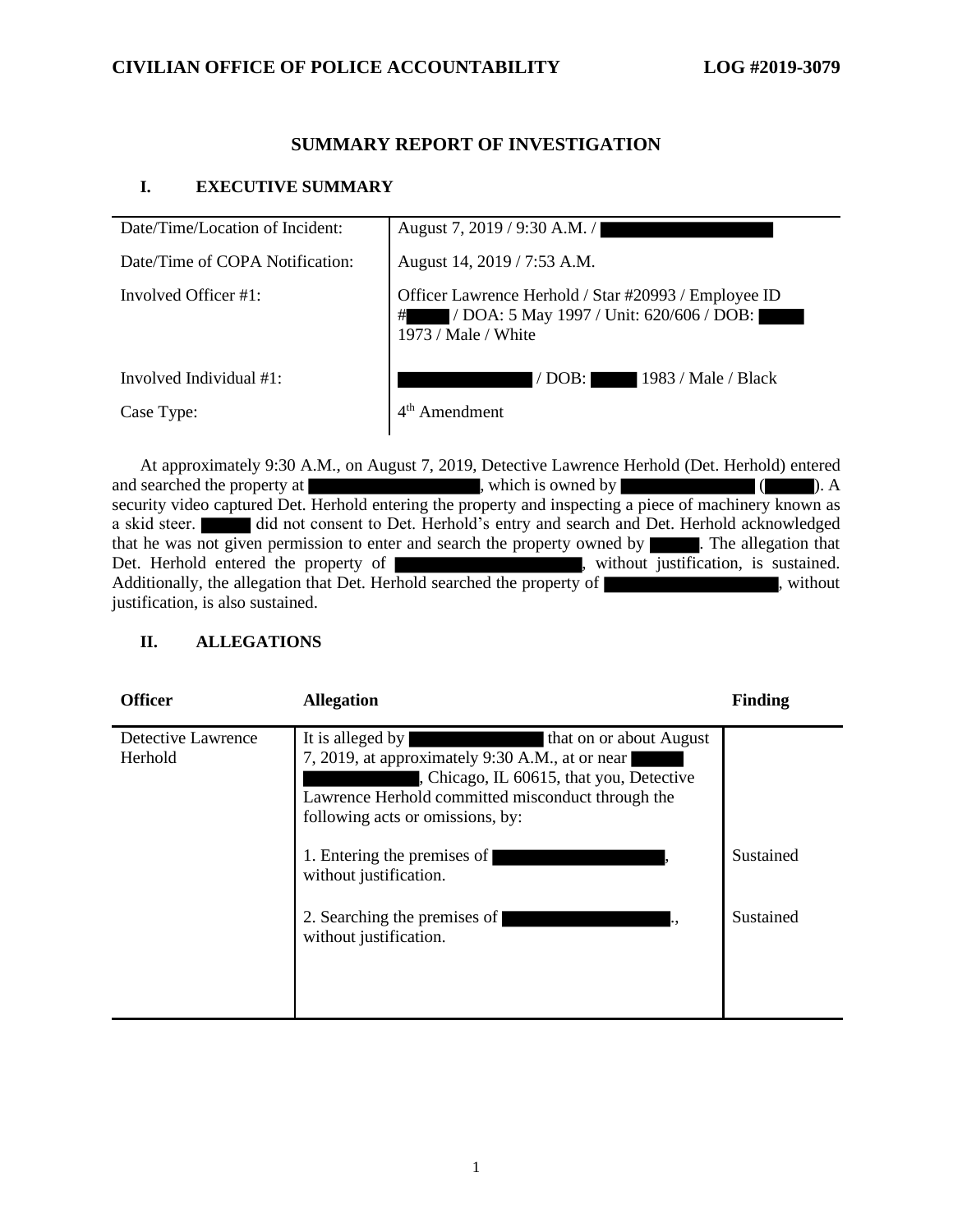#### **III. APPLICABLE RULES AND LAWS**

# **Rules**

**Rule 1:** Violation of any law or ordinance.

**Rule 2:** Any action or conduct which impedes the Department's efforts to achieve its policy and goals or brings discredit upon the Department

#### **Federal laws**

1. Fourth Amendment to the United States Constitution

#### **State Laws**

1. Article I, Section 6 of the Illinois Constitution

#### **IV. SUMMARY OF EVIDENCE**

Det. Herhold was identified as having been assigned CPD Car No. 9121.<sup>1</sup> Security camera footage provided to COPA by shows Det. Herhold in CPD Unit #9121 park in the alley behind It is clear that the rear of the property of its under construction and there is no clear fencing blocking the property from the alley. Det. Herhold parks his vehicle and enters the property to inspect a piece of machinery known as a skid steer. After briefly looking at the skid steer, Det. Herhold surmised he approached the rear of the building to see if there are any workers on the property that may own or may be associated with the machinery.<sup>2</sup> Det. Herhold returns to the skid steer and again inspects the piece of machinery.<sup>3</sup> Det. Herhold approaches the rear of the building a second time and returns to further inspect the skid steer.<sup>4</sup> Det. Herhold returns to the rear of the house a third time and leaves the property.

In Det. Herhold's statement to COPA, he identified himself in the video that **provided**. Det. Herhold is assigned to a citywide Auto Theft Unit and said that the theft of skid steers<sup>5</sup> is very common.<sup>6</sup> Asked why Det. Herhold was inspecting the skid steer, he said that it was likely because there was a reported theft of one of them in the area and was attempting to identify if it was stolen.<sup>7</sup> Det. Herhold denied that he entered and searched  $\blacksquare$  's property.<sup>8</sup> Det. Herhold was not given consent to enter  $\blacksquare$  's property.<sup>9</sup> Asked if he had consent to search  $\blacksquare$  's property, Det. Herhold denies that he conducted a search of the

<sup>&</sup>lt;sup>1</sup> Att. 12

 $2$  Att. 13 at 9:10 – 9:23

<sup>3</sup> Att. 7 at 0:54

<sup>4</sup> Att. 13 at 10:37 – 10:59

<sup>&</sup>lt;sup>5</sup> A skid steer is a piece of construction equipment primarily used for digging and commonly known as a "Bobcat"

 $6$  Att. 13 at 21:45 – 21:48

 $7$  Att. 13 at  $12:30 - 13:24$ 

 $^8$  Att. 13 at 16:13 – 16:22

<sup>&</sup>lt;sup>9</sup> Att. 13 at 18:34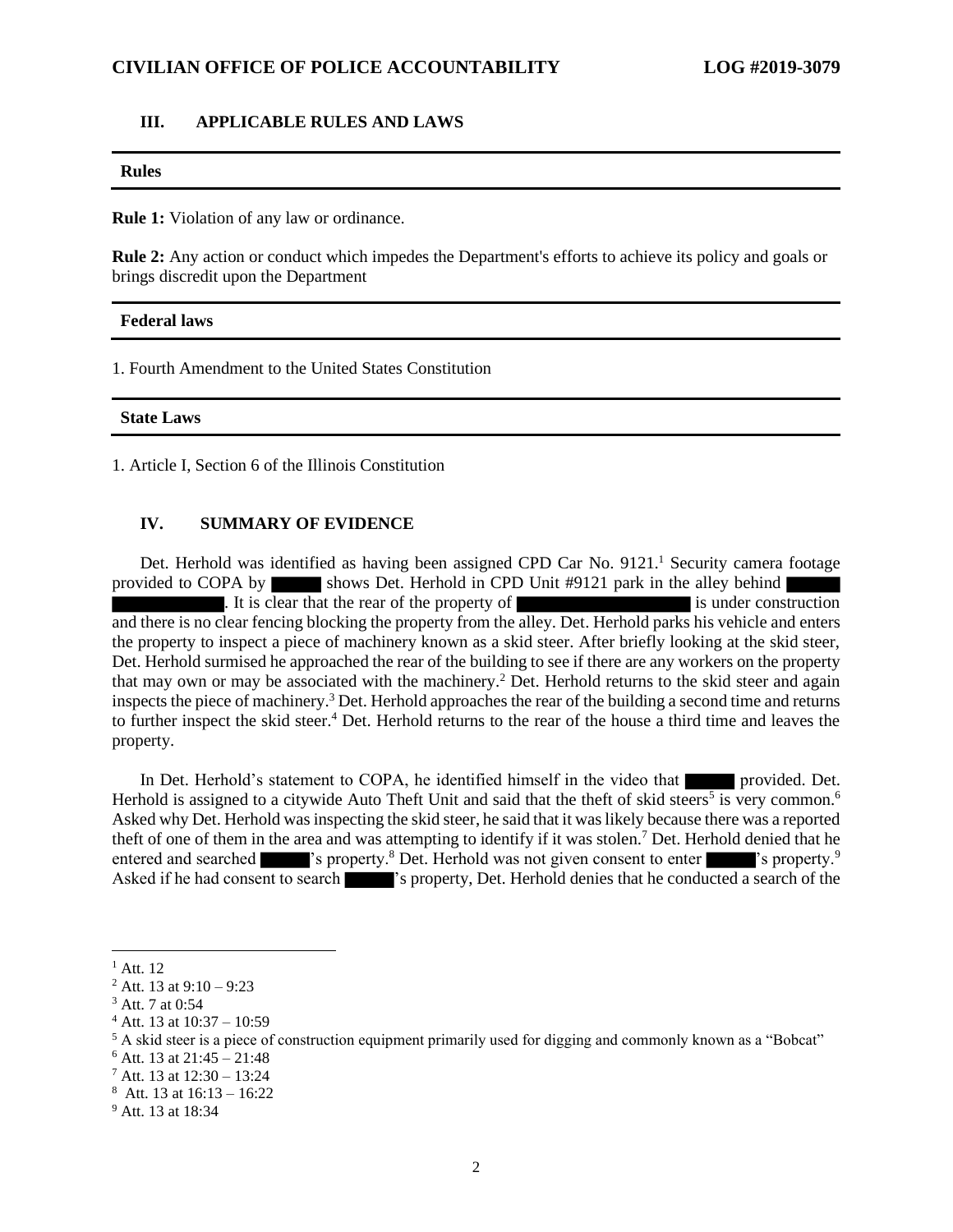property.<sup>10</sup> Det. Herhold stated that he would have inspected the machinery on the property regardless of whether or not he had seen a security camera.<sup>11</sup>

### **V. ANALYSIS**

#### **a. Legal Standard**

For each Allegation COPA must make one of the following findings:

- 1. Sustained where it is determined the allegation is supported by a preponderance of the evidence;  $\frac{1}{15}$
- 2. Not Sustained where it is determined there is insufficient evidence to prove the allegations by a preponderance of the evidence;
- 3. Unfounded where it is determined by clear and convincing evidence that an allegation is false or not factual; or
- 4. Exonerated where it is determined by clear and convincing evidence that the conduct described in the allegation occurred, but it is lawful and proper.

A preponderance of evidence can be described as evidence indicating that it is more likely than not that the conduct occurred and violated Department policy. *See Avery v. State Farm Mutual Automobile Insurance Co.*, 216 Ill.2d 100, 191 (2005) (a proposition is proved by a preponderance of the evidence when it has been found to be more probably true than not). If the evidence gathered in an investigation establishes that it is more likely that the misconduct occurred, even if by a narrow margin, then the preponderance of the evidence standard is met.

Clear and convincing evidence is a higher standard than a preponderance of the evidence but lower than the "beyond-a-reasonable doubt" standard required to convict a person of a criminal offense. *See e.g.*, *People v. Coan*, 2016 IL App (2d) 151036 (2016). Clear and convincing can be defined as a "degree of proof, which, considering all the evidence in the case, produces the firm and abiding belief that it is highly probable that the proposition . . . is true." *Id*. at ¶ 28

#### **b. Legal Analysis**

As early as 1886, the Supreme Court has recognized a concern for privacy in the home,<sup>12</sup> and has required law enforcement to obtain a search warrant, absent consent or exigent circumstances, to conduct a lawful search.<sup>13</sup> The same protections afforded to one's home also extend to the area "immediately surrounding and associated with the home."<sup>14</sup> This area, known as the curtilage, is "intimately linked to the home, both physically and psychologically," and is where "privacy expectations are most heightened."<sup>15</sup>

Generally, police officers are permitted to enter a property's curtilage to "knock and talk" in the same manner as any reasonable member of the public would, such as a neighbor or salesperson.<sup>16</sup> Therefore, a

 $10$  Att. 13 at  $18:38 - 18:45$ 

<sup>&</sup>lt;sup>11</sup> Att. 13 at  $23:54 - 24:07$ 

<sup>12</sup> *Boyd v. United States*, 116 U.S. 616 (1886).

<sup>13</sup> *Payton v. New York,* 445 U.S. 573, 590 (1980)

<sup>14</sup> *Florida v. Jardines*, 569 U.S. 1, 9 (2013).

<sup>15</sup> *Id*. (quoting *California v. Ciraolo*, 476 U.S. 207, 213 (1986)).

<sup>16</sup> *Id.*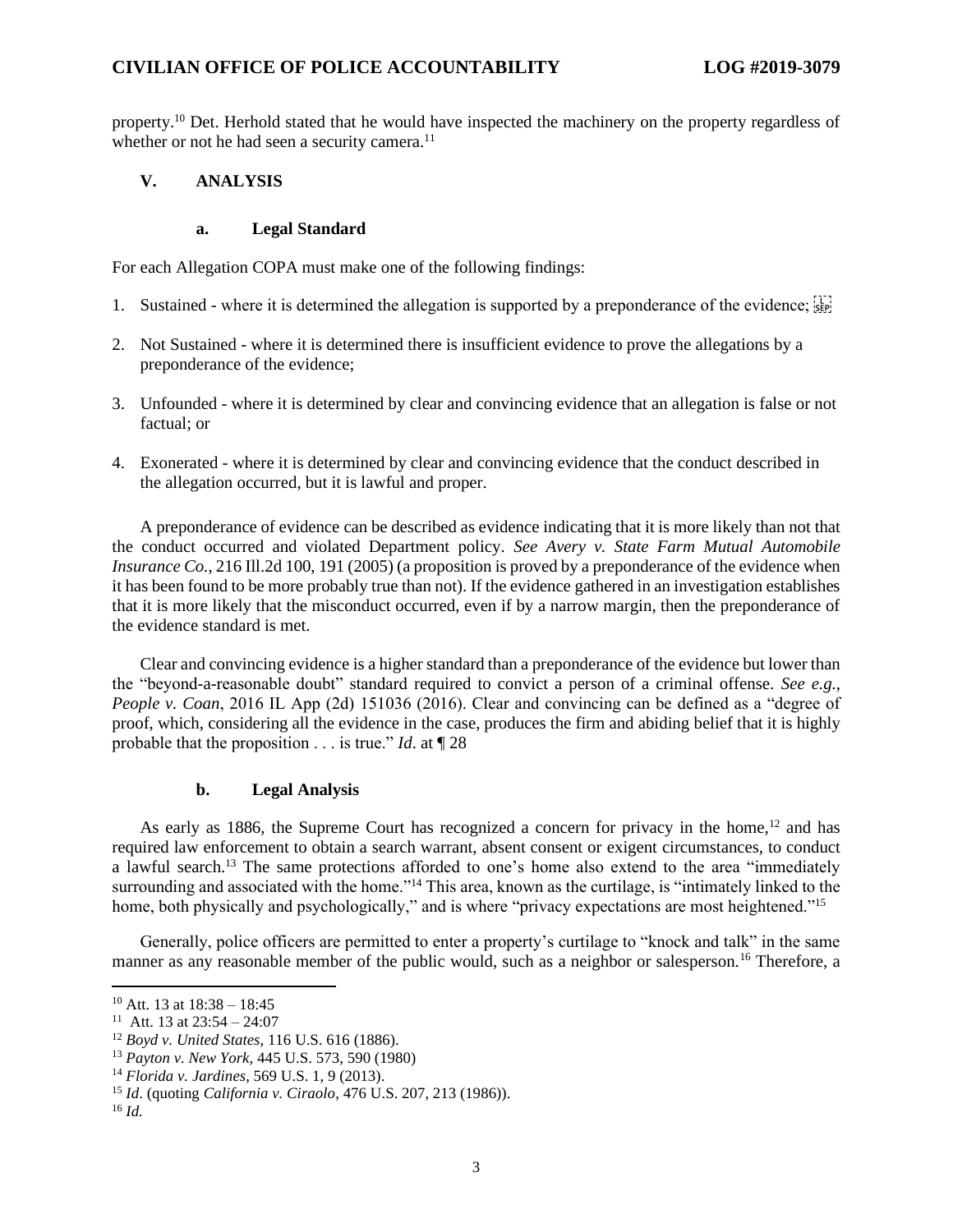### **CIVILIAN OFFICE OF POLICE ACCOUNTABILITY LOG #2019-3079**

police officer may approach a home without a warrant, "precisely because that is no more than any private citizen might do."<sup>17</sup> The Supreme Court has clarified that this "implicit license" for law enforcement to enter upon the curtilage is typically limited to an "approach [of] the home from the front path, knock promptly, wait to be received, and then (absent invitation to linger longer) leave."<sup>18</sup> Finally, the Supreme Court has explicitly found that entry by law enforcement upon private property to examine a potentially stolen vehicle is unlawful.<sup>19</sup>

In this instance, Det. Herhold acknowledged that he did not have a warrant or consent to enter | property at Additionally, Det. Herhold did not claim he was entering the property to speak with anyone, or "knock and talk." Video evidence and Det. Herhold's interview established that Det. Herhold looking around/searching the 's backyard and inspecting the skid steer. Det. Herhold justified his actions on his belief that skid steers are a commonly stolen item of construction equipment. Other than this general belief, Det. Herhold could not produce any specific information to justify his entry to 's property and the inspection of the skid steer located there. Furthermore, Det. Herhold searched throughout 's backyard, including up against the home itself.

In sun, COPA finds that Det. Herhold did not have a warrant to enter upon 's property to search the area and inspect the skid steer located there, nor was there consent to do so or any exigent circumstance. For these reasons, COPA finds allegations 1 and 2 are sustained.

#### **VI. RECOMMENDED DISCIPLINE FOR SUSTAINED ALLEGATIONS**

#### **a. Detective Lawrence Herhold**

#### **i. Complimentary and Disciplinary History**

**1. Complimentary History:** 1 Life Saving Award, 2 Problem Solving Awards, 1 Commendation, 15 Complimentary Letters, 17 Department Commendations, 116 Honorable Mentions, and 12 Miscellaneous Awards.

**2. Disciplinary History:** No applicable disciplinary history.

#### **ii. Recommended Penalty, by Allegation**

**1.** Allegation No. 1 & 2: 3-Day Suspension and retraining on the  $4<sup>th</sup>$ Amendment and legal searches.

<sup>17</sup> *Id.* (quoting *Kentucky v. King*, 563 U.S. 452, 469 (2011)).

<sup>18</sup> *Id*

<sup>19</sup> *Collins v. Virginia*, 138 S. Ct. 53 (2017)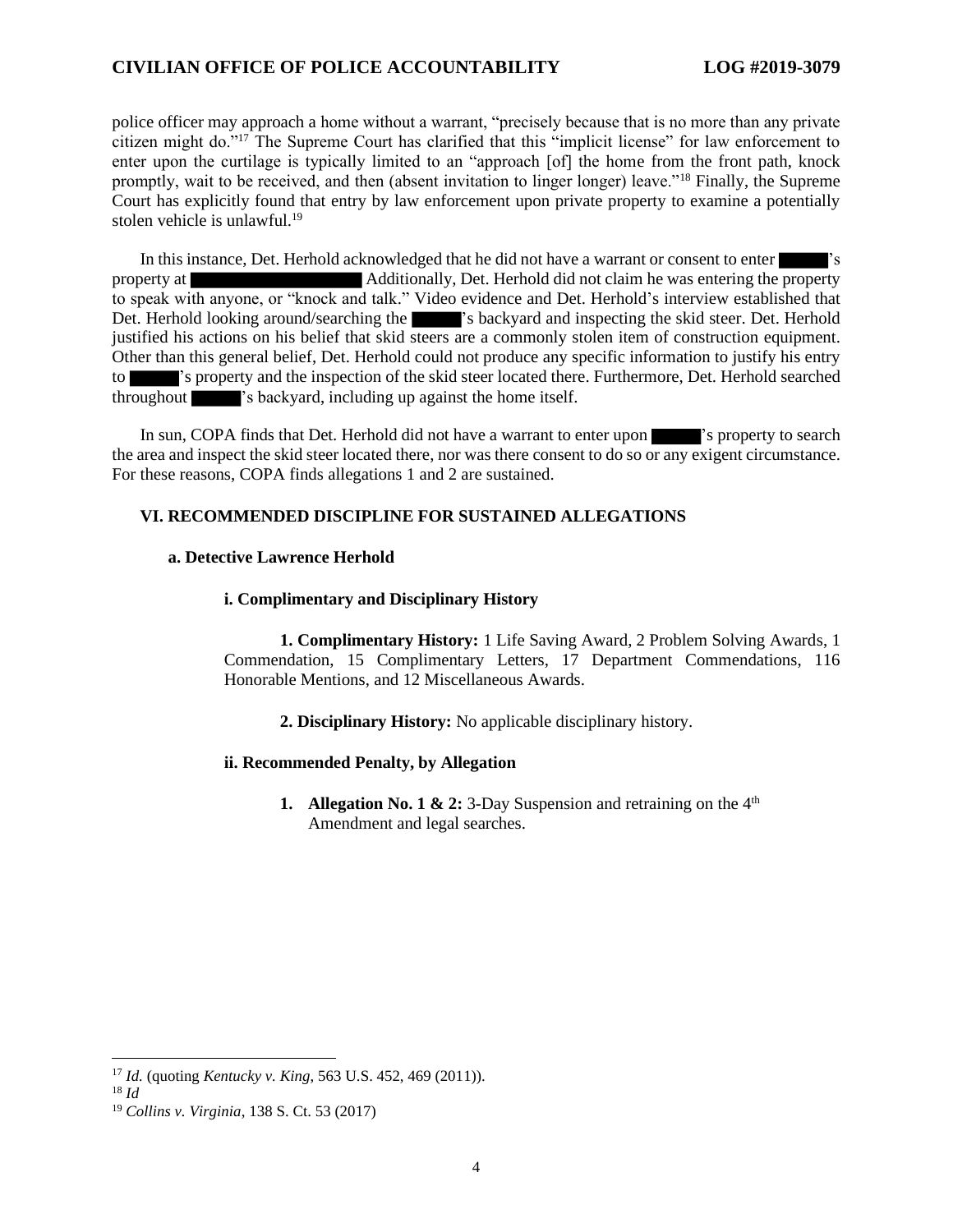# **VI. CONCLUSION**

| <b>Officer</b>                | <b>Allegation</b>                                                                                                                                                                                                                 | <b>Finding</b>                                        |
|-------------------------------|-----------------------------------------------------------------------------------------------------------------------------------------------------------------------------------------------------------------------------------|-------------------------------------------------------|
|                               |                                                                                                                                                                                                                                   |                                                       |
| Detective Lawrence<br>Herhold | It is alleged by<br>that on or about August<br>7, 2019, at approximately 9:30 A.M., at or near<br>Chicago, IL 60615, that you, Detective<br>Lawrence Herhold committed misconduct through the<br>following acts or omissions, by: |                                                       |
|                               | 1. Entering the premises of<br>without justification.                                                                                                                                                                             | Sustained / 3-<br>Day<br>Suspension&<br>Retraining    |
|                               | 2. Searching the premises of<br>without justification.                                                                                                                                                                            | Sustained / 3-<br>Day<br>Suspension $&$<br>Retraining |

Approved:



3/18/2021

Matthew Haynam *Deputy Chief Administrator – Chief Investigator* Date